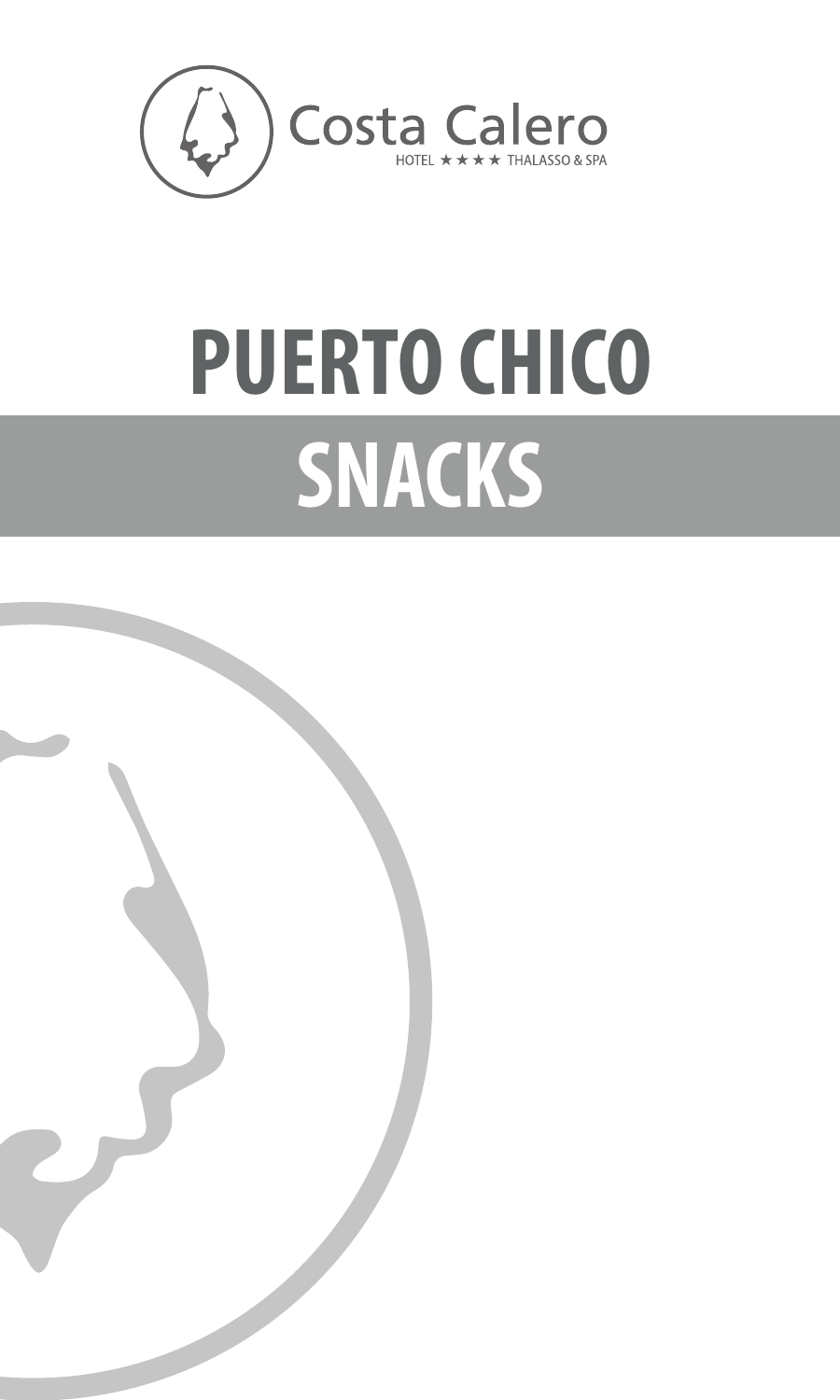### **SNACKS**

#### **DE 12:30H A 15:30H**

| <b>BUFFET CON BEBIDAS</b><br><b>BUFFET WITH DRINKS</b><br><b>BUFFET MIT GETRÄNKEN</b><br><b>BUFFET AVEC BOISSONS</b>                                                                               | 22,00€ |
|----------------------------------------------------------------------------------------------------------------------------------------------------------------------------------------------------|--------|
| <b>PAPAS FRITAS</b><br><b>FRENCH FRIES</b><br><b>POMMES FRITES</b><br><b>FRITES</b>                                                                                                                | 3,56   |
| PERRITO CALIENTE con cebolla frita y papas fritas<br>HOT DOG with fried onion and french fries<br>HOT DOG mit gebratenen Zwiebeln und Pommes Frites<br><b>HOT DOG avec oignons frits et frites</b> | 5,00€  |
| HAMBURGUESA con tomate, queso y papas fritas<br><b>BURGER</b> with tomato, cheese and french fries<br>HAMBURGUER mit Tomaten, Käse und Pommes frites<br>HAMBURGER avec tomate, fromage et frites   | 5,00€  |
| ESPAGUETIS con salsa boloñesa<br><b>SPAGHETTIS</b> with Bolognaise sauce<br><b>SPAGHETTIS mit Bolognesesauce</b><br><b>SPAGHETTIS avec sauce Bolognaise</b>                                        | 6,00€  |
| ESPAGUETIS con salsa de tomate<br><b>SPAGHETTIS</b> with tomato sauce<br><b>SPAGHETTIS mit Tomatensauce</b><br>SPAGHETTIS a la sauce tomate                                                        | 5,50€  |
| <b>TORTILLA DE PATATA</b><br><b>SPANISH TORTILLA</b><br><b>SPANISCHES TORTILLA</b><br><b>TORTILLA ESPAGNOLE</b>                                                                                    | 6,00€  |
| PIZZA DEL DÍA<br>PIZZA OF THE DAY<br><b>PIZZA DES TAGES</b><br>PIZZA DU JOUR                                                                                                                       | 8,00€  |
| PIZZA MARGARITA                                                                                                                                                                                    | 6,00€  |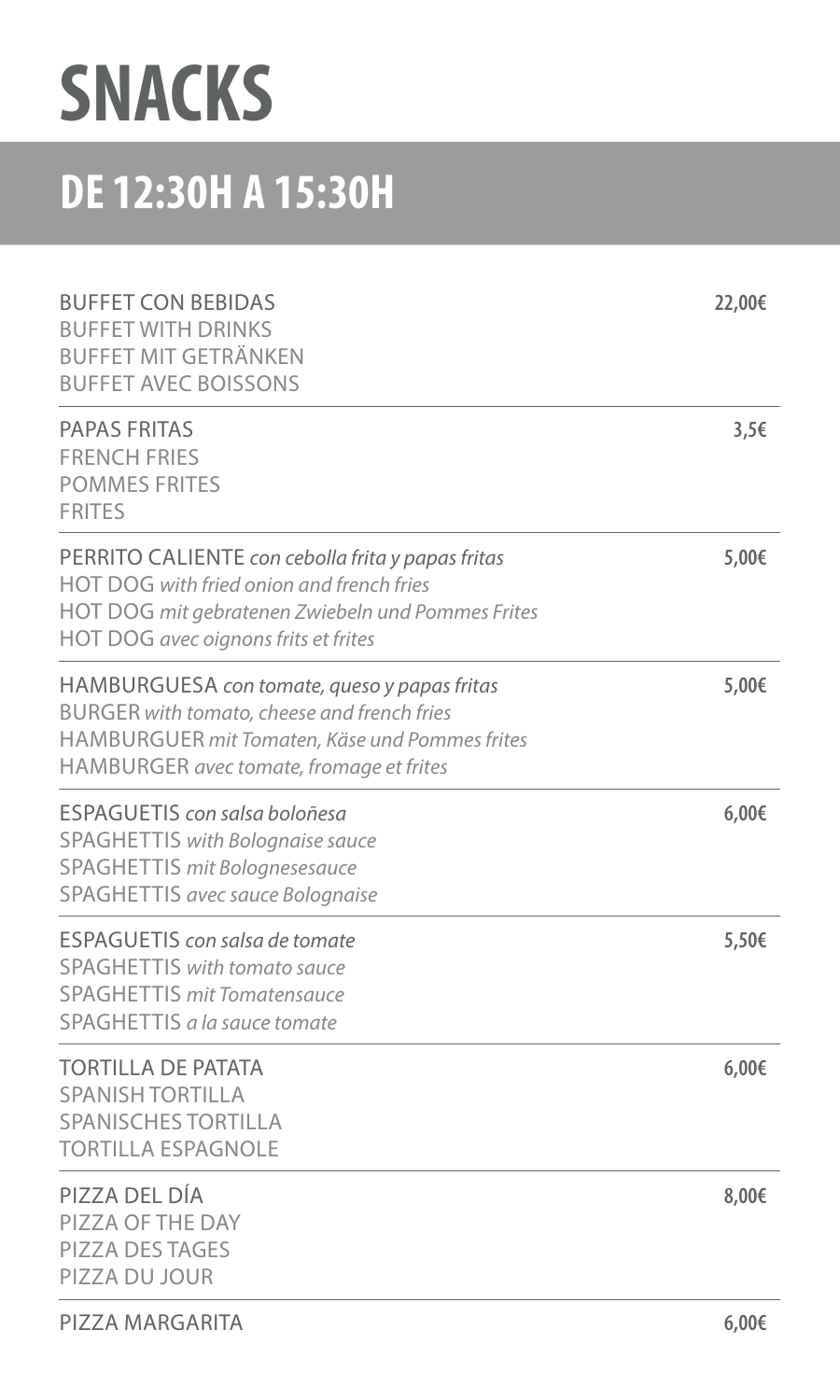## **SNACKS**

#### **FROM 12:30H TO 15:30H**

| CALAMARES FRITOS con papas arrugadas y ensaladas<br>FRIED CALAMARI with canarian potatoes and salad<br>FRITIERTER TINTENFISCH mit kanarischen Kartoffeln und Salat<br>CALAMARS FRITS avec pommes de terre canarien et salade | 8,50€ |
|------------------------------------------------------------------------------------------------------------------------------------------------------------------------------------------------------------------------------|-------|
| PESCADO EMPANADO con ensalada y papas fritas<br><b>BREADED FISCH with salad and french fries</b><br><b>PANIERTE FISCH mit Salat und Pommes frites</b><br>POISSON PANÉ avec salade et frites                                  | 8,50€ |
| PECHUGA DE POLLO EMPANADA con papas fritas y ensalada<br><b>BREADED CHICKEN BREAST with salad and french fries</b><br><b>PANIERTE HAHNCHENBRUST</b> mit Salat und Pommes frites<br>POITRINE DE POULET avec salade et frites  | 8,50€ |
| 1/2 POLLO ASADO con papas fritas y ensalada<br>1/2 ROAST CHICKEN with french fries and salad<br>1/2 GEBRATENES Hahnchen mit Pommes frites und Salat<br>1/2 POULET ROTI avec frites et salade                                 | 8,50€ |
| SÁNDWICH DE JAMÓN Y QUESO<br><b>HAM &amp; CHEESE SANDWICH</b><br><b>SCHINKEN &amp; KÄSE-SANDWICH</b><br><b>SANDWICH AU JAMBON &amp; FROMAGE</b>                                                                              | 4,00€ |
| SÁNDWICH DE POLLO<br><b>CHICKEN SANDWICH</b><br><b>HÜHNER SANDWICH</b><br><b>SANDWICH AU POULET</b>                                                                                                                          | 4,00€ |
| SÁNDWICH DE ATÚN<br><b>TUNA SANDWICH</b><br>THUNFISCH-SANDWICH<br><b>SANDWICH AU THON</b>                                                                                                                                    | 4,00€ |
| <b>SÁNDWICH VEGETAL</b><br><b>VEGETABLE SANDWICH</b><br><b>GEMÜSE-SANDWICH</b><br>SANDWICH AUX LÉGUMES                                                                                                                       | 4,00€ |